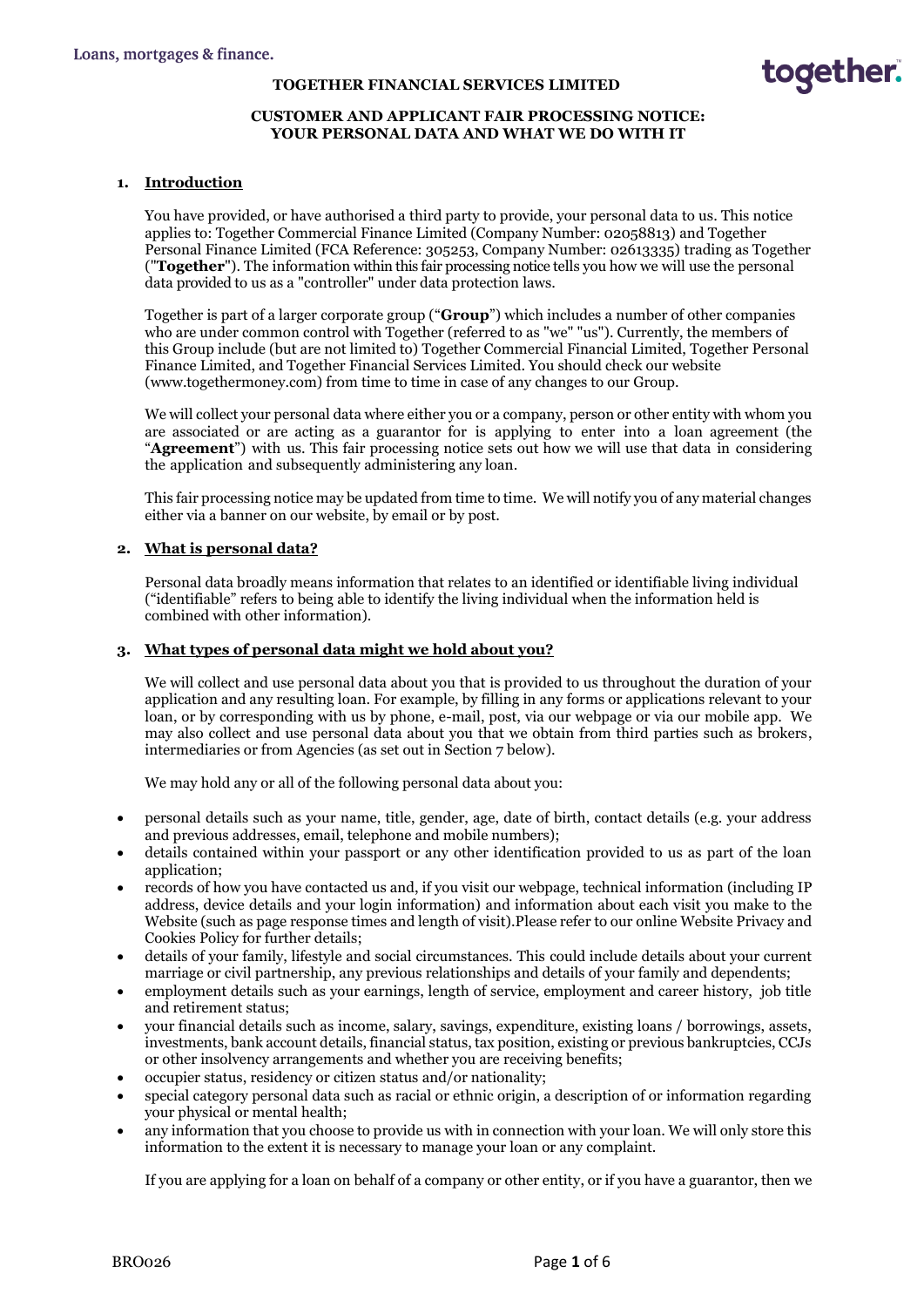may also hold and process the personal data of any company director(s) or, where applicable, the guarantor(s).

# **4. How long do we hold your personal data for?**

We will hold your personal data on our systems for:

- as long as is necessary for the processing of your application and where your application is not accepted or you decide not to take out a loan with us, for a further 12 months.
- where you take out a loan with us, for the duration of your loan and an additional 6 years after your loan has concluded.
- We will never retain your personal information for longer than is necessary. However, we may keep your data longer than 6 years if we cannot delete it for legal or regulatory reasons.

## **5. Using your information in accordance with data protection laws**

Data protection laws require that we meet certain legal grounds and that we explain to you the reasons why we have met those legal grounds before we are allowed to use your personal data as set out in this fair processing notice. Here are the legal grounds that are relevant to us:

- a) **Contrac**t: We must process your personal information in order to be able to provide you with your loan in accordance with its terms and to process any application for a loan. Without your information we cannot provide you with a loan.
- b) **Legitimate Interests**: The processing is necessary for us to conduct our business, but not where our interests are overridden by your interests or rights.
- c) **Consent**: You have told us you are happy for us to process your personal information for a specific purpose(s). We only rely on consent in limited, specific circumstances (for example, if you advise us of a health condition, we will seek your consent to record and process this information).
- d) **Legal obligation**: We are required to process your personal information by law. Where there is a legal requirement upon us to record, retain or share your personal data with authorities, we must do so. For example to comply with laws and regulations which govern our business, such as the Financial Services and Markets Act 2000 and the Proceeds of Crime Act 2002.
- e) **Substantial Public Interest:** Where you have a health issue and are unable to provide consent to us, we may record special category data where it is necessary for reasons of safeguarding your economic well-being.
- f) **Vital interests**: The processing of your personal information is necessary to protect you or someone else's life.

### **6. What do we do with your personal data?**

We will use your information to consider your application for a loan with us and where your application is successful, for the subsequent administration and management of your loan. For example, we may use your personal data:

- to confirm your identity and other application details, such as your address and income;
- to prevent and detect crime, including fraud and money laundering;
- to comply with legal and regulatory obligations;
- to contact you about products/services;
- to decide whether or not to give you a loan and the terms and conditions of your loan (please see section 7f below);
- to carry out financial (including credit), income and insurance risk assessments and for risk reporting and risk management;
- to calculate your payments;
- to respond to requests from you enforcing your rights under data protection law (an explanation of these rights is set out at section 10) ("**Data Subject Requests**") that you may submit to us or via a third party;
- to recover debts;
- to understand if you have further financing requirements;
- to deal with queries relating to your loan;
- to communicate with you or third parties (see sections 7 and 8 below) about your loan;
- to improve our loan product and customer service experience;
- to improve our understanding of our customer base;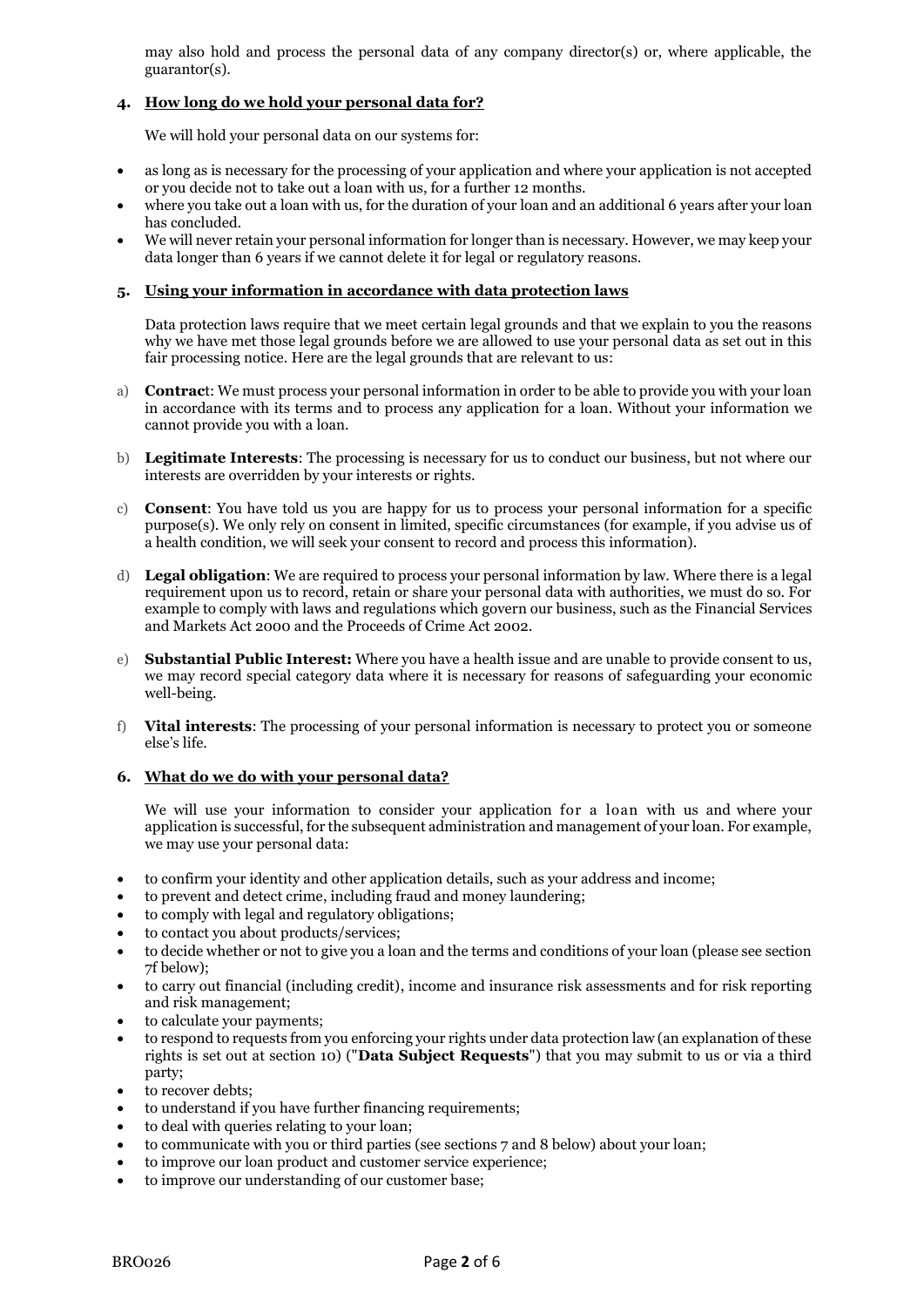- to carry out staff training and quality assurance checks;
- to improve our processes;
- in an internal and secure testing environment, to improve our systems and test new products; and
- to provide you with relevant marketing communications (including but not limited to; by email, phone, SMS, or post), relating to our other products and services, and those of the Together Group.

#### **7. How we use your personal data**

As well as you providing us with personal data when you apply for and throughout the duration of your loan, in order to process your application and manage your loan we will also search your records at credit reference and fraud prevention agencies ("**Agencies**") and share information with Agencies as set out below.

The identities of the Agencies, their role also as fraud prevention agencies, the data they hold, the ways in which they use and share personal data, data retention periods and your data protection rights with the Agencies are explained in more detail in the Credit Reference Agency Information Notice. You can find out more about how these Credit Reference Agencies collect, use and share personal information they hold about you, and what your rights are in relation to that information on the following websites:

[www.equifax.co.uk/crain](http://www.equifax.co.uk/crain) [www.experian.co.uk/crain](http://www.experian.co.uk/crain) www.transunion.co.uk/crain

We may process your personal data with the credit reference agencies to ensure our systems operate as required, to improve our processes, and to test new products. Your data will only be used internally and will be managed securely. This will not impact your credit rating, or result in a footprint on your credit reference report.

#### **a. Receiving information from Agencies**

The Agencies may supply us with your personal data including credit information, such as previous applications, identity checks, income checks, credit checks, the conduct of accounts in your and your financial associate's name, any business accounts you have, fraud prevention information and public information such as County Court Judgments, bankruptcies and the Electoral Register. We may receive this information via a search we make whilst we are considering your application (an '**Application Search**') and on an ongoing basis during your loan. A record of our Application Search will be made by the Agencies and seen by other lenders on any future searches made If you are a director or partner in a small business, we may also carry out a check on your business and in doing so we may obtain your personal data from Agencies.

### **b. Receiving "associated records" from Agencies**

Before entering into any agreement with you we may search your records at an Agency, which may be linked to records relating to your spouse or partner, or other persons with whom you have, or have had a joint finance agreement, or made a credit application ("**Associate**"). For the purpose of approving or rejecting this application you and any Associates may be treated as financially linked and your application will be assessed with reference to Associates' records.

#### **c. Sharing information with Agencies**

We will add to your records with the Agencies details of any agreement with us, your loan, the payments you make under it and any arrears, default or failure to make payments and any change of name or address. In doing so, we will provide the Agencies with your personal data, including your account information. Account information given to Agencies remains on file for 6 years after the account is closed, whether settled by you or upon default.

These records will be shared by the Agencies with other organisations (such as lenders and fraud prevention agencies), who may access your information from other countries and may be used and searched by us and them to consider:

- (i) applications for credit and credit related services, such as insurance, for you and any Associates (please see above) or members of your household; and
- (ii) to trace debtors, recover debts, prevent or detect money laundering and fraud, to manage your account(s).

If you are a director or partner in a small business, we may also complete a check on your business and in doing so supply your personal data to Agencies.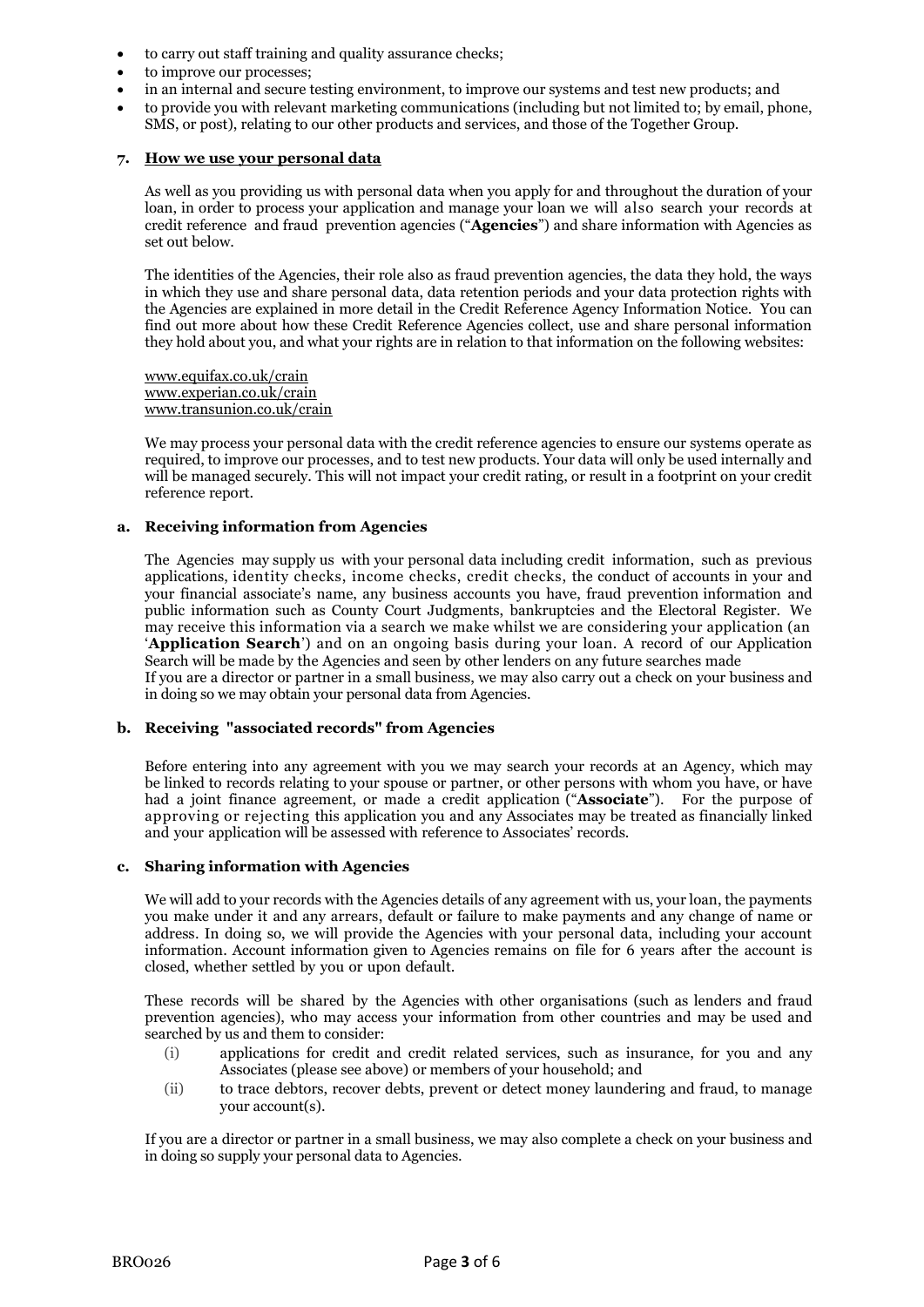# **d. Sharing information with Agencies in respect of Joint Applications**

Where you are applying for a loan jointly with (an) other applicant(s), by making this application jointly (whether or not this joint application proceeds) Agencies may create an association between you and the other applicant(s), which will link your financial records and the Agency may treat you as Associates. Your Associate's information held by Agencies may be taken into account when a future search is made by us or another company, until you tell the Agencies that you are no longer financially linked, and the Agencies accept this.

### **e. Law Enforcement and Fraud Protection**

It is important that you provide your broker or intermediary and us with accurate information. Before your broker or intermediary submits an application to us, it is important that you satisfy yourself that they have captured your information accurately and it matches the information you provided them.

The personal data we have collected from you will be shared with fraud prevention agencies ("**FPAs**") who will use it to prevent fraud and money-laundering and to verify your identity. If fraud is detected, you could be refused certain services, finance, or employment. Further details of how your information will be used by us and these FPAs, and your data protection rights, can be downloaded from [www.cifas.org.uk/fpn](http://www.cifas.org.uk/fpn) or obtained from Group Risk, Together Financial Services Limited, Lake View, Lakeside, Cheadle, SK8 3GW.

### **f. Automated Decision-Making**

Automated decision-making means that software analyses the information that has been provided and returns a decision without human intervention. We may use automated decision-making to carry out the following activities:

- to determine your financial situation and to make decisions about whether to accept your loan application, the products which you are eligible for and the terms and conditions of your loan (including the price);
- for account management purposes (e.g. to manage arrears or to contact you);
- to efficiently manage our portfolio of lending;
- to obtain and collate information from Agencies (in the manner set out in section 7a above); and
- to send you alerts and communications about your loan that may be appropriate for you and your circumstances.

Application decisions may be taken based on solely automated checks of information from Agencies and our records. However, you do have the right to ask us to look at this manually. If you think we may have missed some relevant information during the decision-making process and would like this to be taken into account please contact us.

### **8. How we share your personal data**

As well as passing information within our corporate group, we may pass your personal data to other third parties. We will not pass your personal data to any third party except where:

- you have been introduced to us through them, such as a broker or intermediary;
- they are our professional advisors such as valuers, accountants, surveyors, solicitors, Law of Property Act (LPA) Receivers, debt collection agencies or other third parties assisting with any recovery action (such as utility companies);
- we share data with third party companies to understand and analyse the profile of our customer base to improve our communications to our customers;
- it is required for the purposes of assessing or dealing with your loan application or any subsequent queries relating to your loan and/or enforcement action;
- we are required by law and/or by law enforcement agencies, government entities, tax authorities or regulatory bodies;
- to third party suppliers acting on our behalf, such as, but not limited to; companies that provide cloud hosting services, mobile application providers, to conduct surveys or research about your experience of our products, and services that print out and distribute customer communications on our behalf;
- to credit reference and fraud prevention agencies;
- we are required to for a sale, reorganisation, transfer or other transaction relating to our business;
- we are responding to or assisting in the response to your submission of a Data Subject Request to us or a third party;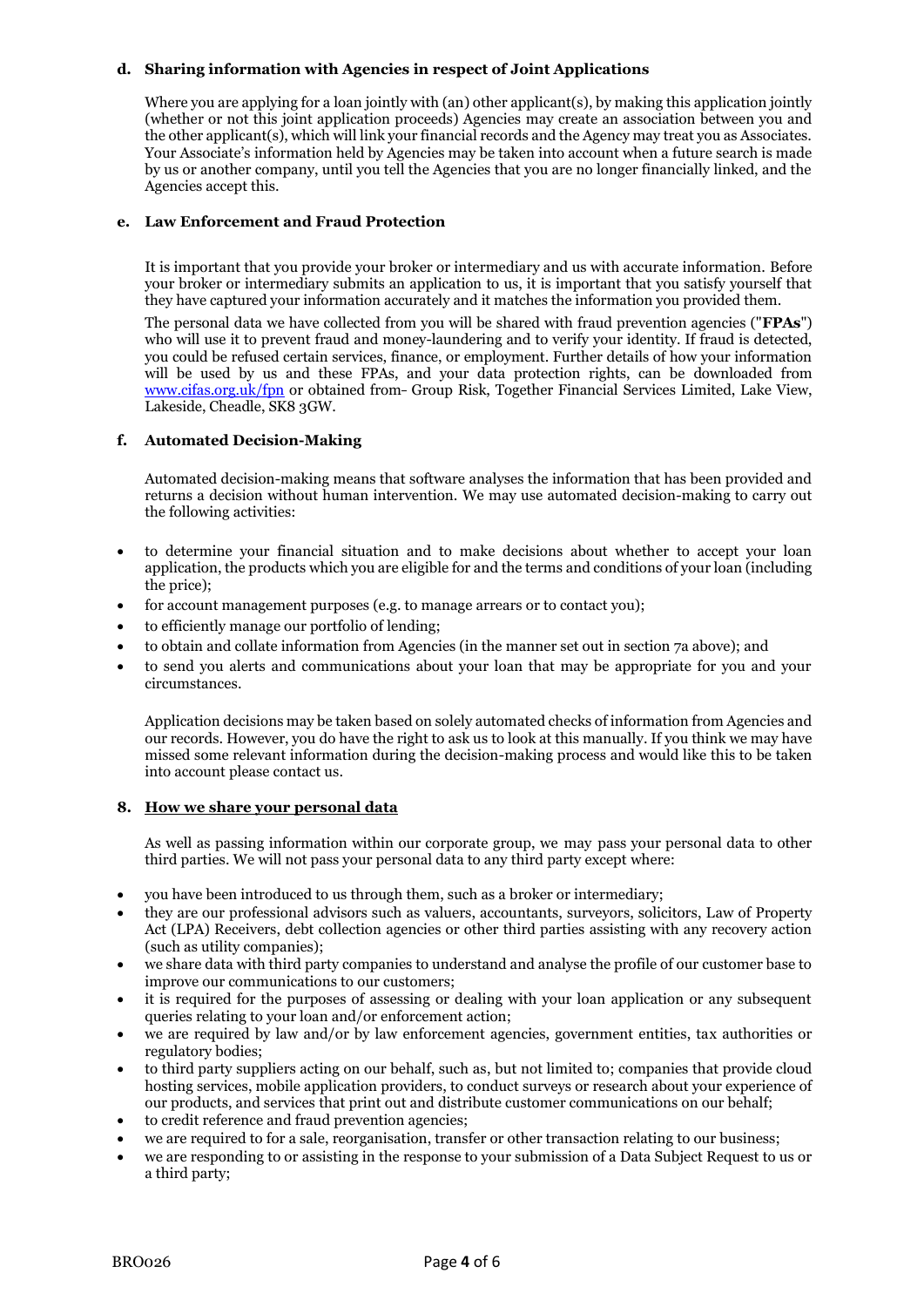- we provide data to companies that provide data hosting and website management services;
- in anonymised form as part of statistics or other aggregated data shared with third parties for the purposes of analysing our loan portfolio, managing the associated risks and developing risk management tools;

We will only share your information with third parties in limited circumstances, where we have a lawful basis to do so and, where appropriate, following due diligence in accordance with our internal procedures.

### **9. Transferring information overseas**

In providing your loan we may be required to transfer your personal data to third parties and organisations who hold data outside of the United Kingdom ("**UK**") or European Economic Area ("**EEA**"). For example some third party suppliers may have back up or disaster recovery data centres that are located in multiple jurisdictions outside the UK or EEA. This may mean that in certain limited circumstances personal data is transferred to countries which do not inherently provide the same level of protection for personal data as the UK or EEA.

Where your personal data is being transferred outside the UK or EEA, we will ensure that appropriate safeguards are in place, such as the use of the standard contract clauses to protect your information in accordance with data protection laws, and further ensure the appropriate transfer risk assessment is completed. To read further details of what is included in standard contract clauses, and how your personal data will be protected, please visit: [https://ico.org.uk/for-organisations/guide-to-data](https://ico.org.uk/for-organisations/guide-to-data-protection/guide-to-the-general-data-protection-regulation-gdpr/international-transfers/)[protection/guide-to-the-general-data-protection-regulation-gdpr/international-transfers/](https://ico.org.uk/for-organisations/guide-to-data-protection/guide-to-the-general-data-protection-regulation-gdpr/international-transfers/)

### **10. Your rights**

You have a number of rights under data protection laws in relation to the way we process your personal data. These are set out below. You may contact us using the details below to exercise any of these rights and we will respond to any request received from you within one month from the date of the request. The information will usually be provided free of charge, although in certain circumstances, we may request that you pay a small fee.

You have a number of rights under the data protection laws, which are set out in the table below.

| The right to be<br>informed                                 | As a data controller, we are obliged to provide clear and transparent information<br>about our data processing activities. This is provided by this Fair Processing<br>Notice and in any related communications we may send you.                                                                                                                                                                                                                                                                                                                 |
|-------------------------------------------------------------|--------------------------------------------------------------------------------------------------------------------------------------------------------------------------------------------------------------------------------------------------------------------------------------------------------------------------------------------------------------------------------------------------------------------------------------------------------------------------------------------------------------------------------------------------|
| The right of<br>access                                      | You may request a copy of the personal data we hold about you free of charge.<br>Once we have verified your identity, we will provide access to the personal data<br>we hold about you. If there are exceptional circumstances that mean we might<br>have to refuse to provide the information, we will explain them. If requests are<br>frivolous or vexatious, we reserve the right to refuse them. If answering requests<br>is likely to require additional time or unreasonable expense (which you may have<br>to meet), we will inform you. |
| The right to<br>rectification                               | When you believe we hold inaccurate or incomplete personal information about<br>you, you may exercise your right to correct or complete this data. This may be<br>used with the right to restrict processing to make sure that incorrect/incomplete<br>information is not processed until it is corrected.                                                                                                                                                                                                                                       |
| The right to<br>erasure (the<br>'right to be<br>forgotten') | Where no overriding legal basis or legitimate reason continues to exist for<br>processing personal data, you may request that we delete the personal data. We<br>will take all reasonable steps to ensure erasure.                                                                                                                                                                                                                                                                                                                               |